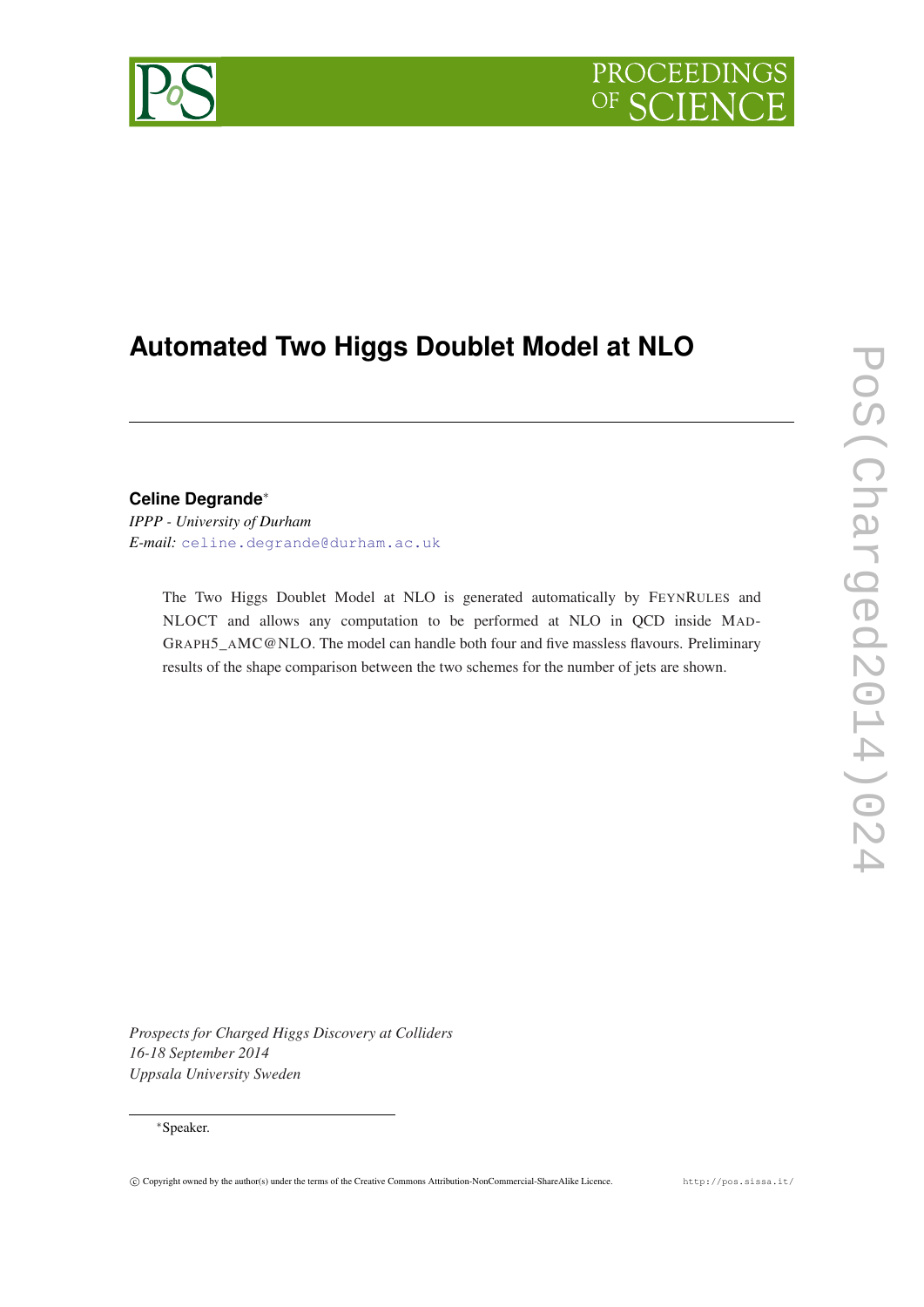## 1. Introduction

Charged Higgs production at the LHC like many other processes receives large corrections from the strong interaction. Consequently, the Next to Leading Order (NLO) predictions are desirable for the searches for a charged scalar. So far charged Higgs production in the context of the Two Higgs Doublet Model (2HDM) or the Minimal Supersymmetric Standard Model (MSSM) has only been implemented by hand [1–3]. On the contrary, any Standard Model (SM) process can now be computed at the NLO in QCD using MADGRAPH5\_AMC@NLO [4]. This situation is not owned by charged Higgs production only but is common for many processes in extensions of the SM. This issue is purely related to the loop amplitudes as any computation requiring the treelevel amplitudes can be performed automatically once the BSM Lagrangian has been introduced in FEYNRULES [5] for example. As a matter of fact, all the tree-level vertices are then extracted and sent in the appropriate format to one of the various tools handling the computation of the treelevel matrix element. However, two additional ingredients are needed for the computation of the one-loop amplitudes by MADLOOP [6] in MADGRAPH5\_AMC@NLO. The first one is the UV counterterms, i.e. the vertices introduced by the renormalisation of the Lagrangian to cancel all the UV divergences appearing in the loop. The second missing element is the so called rational  $R_2$ vertices. Any one-loop amplitude can be written as

$$
A = \sum_{i} d_i \text{Box}_i + \sum_{i} c_i \text{Triangle}_i + \sum_{i} b_i \text{Bubble}_i + \sum_{i} a_i \text{Tadpole}_i + R,\tag{1.1}
$$

where the Box, Triangle, Bubble and Tadpole are known scalar integrals in four dimension and *R* is the rational term. The rational terms are finite contributions generated by the *d* −4 dimensional part of the integrand. They are split in two parts, the *R*<sup>1</sup> originating from the denominators of the integrand and the  $R_2$  generated by its numerator. While the  $R_1$  terms can be computed similarly as the four dimensional part of the amplitude but using a different set of known integrals, the  $R_2$  terms require an analytical computation. The  $R_2$  terms for any amplitude can nevertheless be computed from a set of process independent vertices that should be provided in the UFO model [7] to MADGRAPH5\_AMC@NLO.

## 2. Automatic generation of UFO at NLO

The aim of the recent version of FEYNRULES and the new NLOCT package is to compute the missing ingredients for the evaluation of the loop amplitude and to include them in the UFO model automatically [8]. The renormalization is performed inside FEYNRULES where the Lagrangian as well as all the relations between the parameters are known by the OnShellRenormalization function:

Lren = OnShellRenormalization[MyLag, options]

where MyLag is the Lagrangian of the model in FEYNRULES notation. The renormalized Lagrangian is then passed to FEYNARTS [9] using the corresponding FEYNRULES interface. The NLOCT package uses FEYNARTS to write the irreducible one-loop amplitudes and then computes the  $R_2$  vertices and the UV counterterms by solving the renormalization conditions. The evaluation of all the vertices is performed by a single function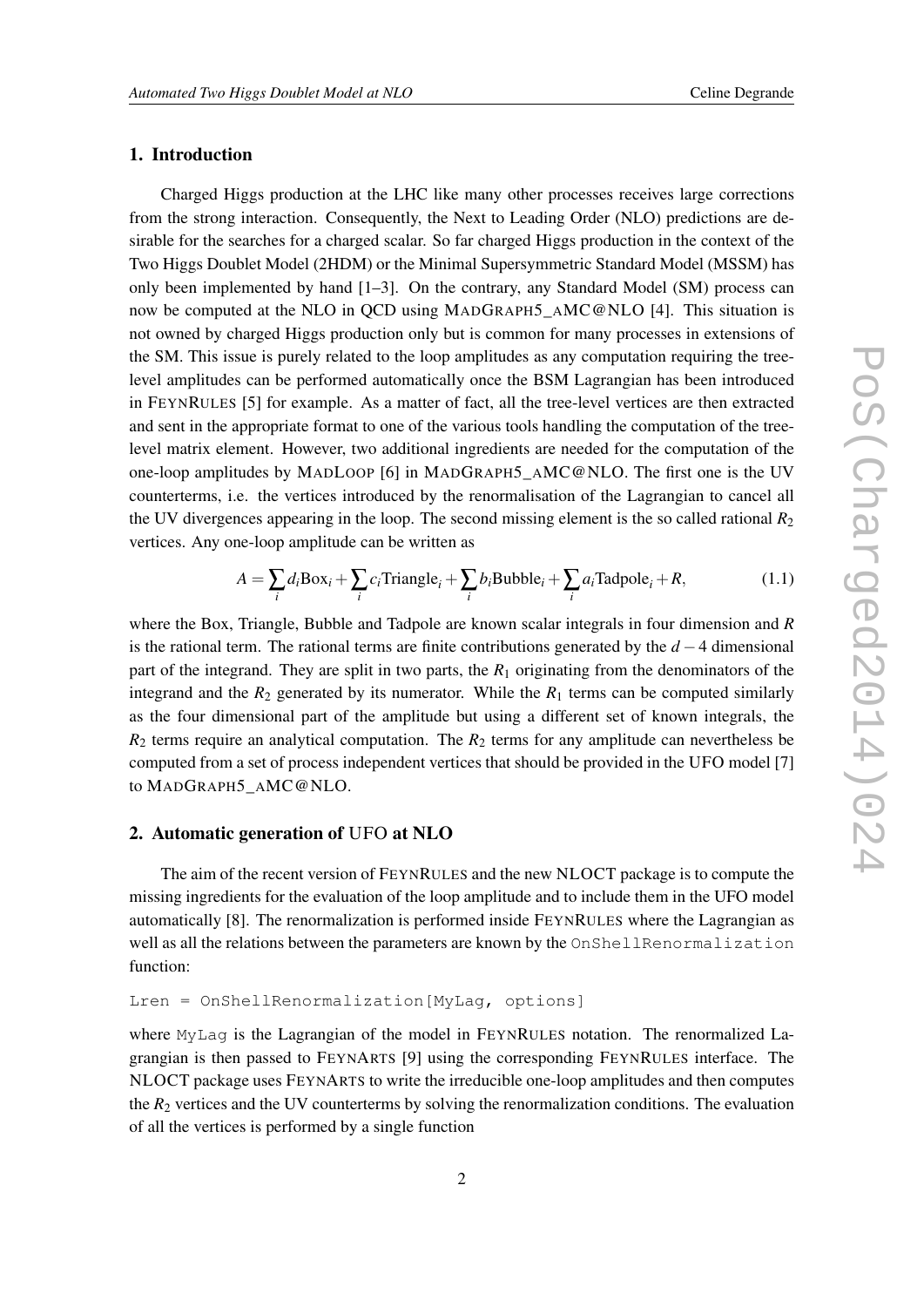#### WriteCT[<model>,<genericfile>,options]

where model and genericfile are the FEYNARTS input files. Additionally, the resulting NLO vertices are written in a text file (with a nlo extension). The options of those two functions are detailed in Ref. [8]. This file is finally loaded into FEYNRULES after the model such that the UFO with the one-loop ingredients can be written by

```
WriteUFO[MyLaq, UVCounterterms -> UV$vertlist,
R2Vertices -> R2$vertlist].
```
where UV\$vertlist and R2\$vertlist contain respectively the UV counterterm vertices and the  $R_2$  vertices and are both defined in the .nlo file.

The only model restriction is that the Lagrangian should be renormalizable, i.e. there should not be any operator of dimension higher than 4. The model should also be implemented in the Feynman gauge for the NLOCT package as well as MADGRAPH5\_AMC@NLO to work properly. The masses and wave functions are chosen to be renormalized in the on-shell scheme while all the other external parameters are renormalized in the  $\overline{MS}$  scheme. However, the zero momentum scheme can be chosen for the gauge coupling of a massless gauge boson.

The method has been validated by comparing analytically the  $R_2$  vertices of the SM generated by both the strong and the electroweak interactions and of the MSSM from the QCD one-loop corrections to the expressions in the literature [10–12]. The UV counterterm vertices have also been compared analytically to the expressions in [13, 14] for all the SM one-loop contributions. The results of many processes for SM UFO with NLO vertices from the strong interaction has also been found in agreement with the built-in version of of the SM in MADGRAPH5 AMC@NLO. Finally, pole cancelation between the real and the virtual and gauge invariance<sup>1</sup> have been used to check the 2HDM as well as other BSM models.

## 3. The 2HDM at NLO

A new implementation of the generic 2HDM into FEYNRULES has been done such that all the relations between the parameters are present in the model file as required for the renormalization of the Lagrangian. Namely, the number of independent parameters of the model is equal to the number of external parameters. Therefore, no external tool is needed to compute the values of the parameters appearing in the input files. To ease the on-shell renormalization, all the masses of the physical scalars have been implemented as external parameters. Since the model is implemented in the Higgs basis, the couplings of the doublet with a vacuum expectation value (v.e.v.) to the fermions is directly related to their masses. On the contrary, the fermion couplings to the other scalar doublet are free parameters. Therefore the renormalisation of the first ones is fixed by the renormalization of the fermion masses and is done in the on-shell scheme while the latter are renormalized in the  $\overline{MS}$  scheme. Consequently, the model can only be transformed to a type I or a type II 2HDM valid at NLO at the FEYNRULES level and before the renormalization.

Although the UFO model can be generated with one-loop ingredients for both the electroweak and the strong corrections, only the corrections from the strong interaction can be handled by

<sup>&</sup>lt;sup>1</sup>Only the sum of the  $R_1$  and  $R_2$  terms is a gauge invariant quantity.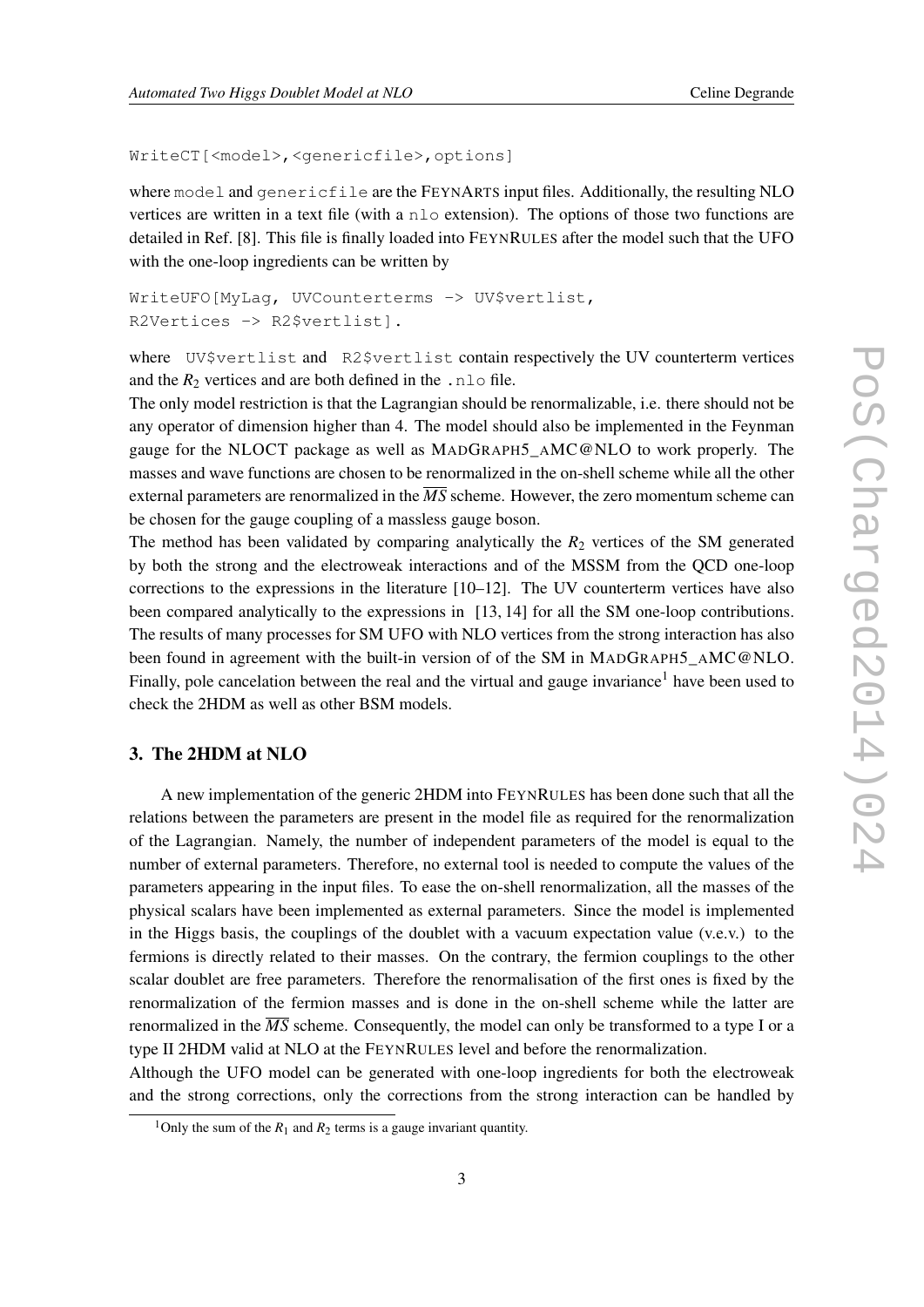

Figure 1:  $p_T$  distribution of the charged Higgs from flavour changing interactions between the first two generations of quarks:  $G_{12}^U = G_{21}^U = G_{21}^D = G_{21}^D$  where  $G^{U/D}$  are the Yukawa matrices for the couplings of the up and down quarks to the scalar doublet without a vev [8].

MADGRAPH5\_AMC@NLO so far. Nevertheless, any process in the 2HDM can be studied now at the NLO in QCD thanks to the full FEYNRULES-NLOCT- FEYNARTS-UFO-ALOHA [15]- MADGRAPH5\_AMC@NLO chain.

The simplest way of producing a charged higgs is by the annihilation of an up-type quark and down-type quark. For example, the Higgs  $p_T$  distribution for  $pp \to H^-$  is displayed in Fig. 1. The charged Higgs is produced by allowing Yukawa interactions mixing the first two generations of quarks. Despite that those couplings are free parameters in the generic 2HDM, they are strongly constrained by the experimental data on flavour changing neutral currents. Namely, the couplings to the physical charged scalar are fixed by the same Yukawa matrices as the couplings to the two extra physical neutral scalars. Those constraints are avoided theoretically by allowing each fermion type to couple only one scalar doublet like in the type I or II 2HDM. The yukawa couplings are then all related to the masses and the dominant production mechanism for a heavy charged Higgs is the associated top production. The 2HDM of type II can then be used to study the shape difference between the five and four flavours schemes in the production of a charged Higgs in association with a top quark [16] in the same spirit as what has been done for the total cross-section [17]. The preliminary distribution for the number of jets is shown in Fig. [2](#page-4-0) as an illustration. The  $\overline{MS}$  has be used for the comparison of the two schemes as it is more suitable to avoid large logarithms. However, the bottom Yukawa is renormalized in the on-shell scheme by the NLOCT package by default as its mass.

## 4. Summary

The 2HDM UFO model with all the ingredients required by MADGRAPH5\_AMC@NLO to generate any process at the NLO in QCD has been produced automatically by FEYNRULES and NLOCT. In particular, this model can be used to study charged Higgs production at NLO both in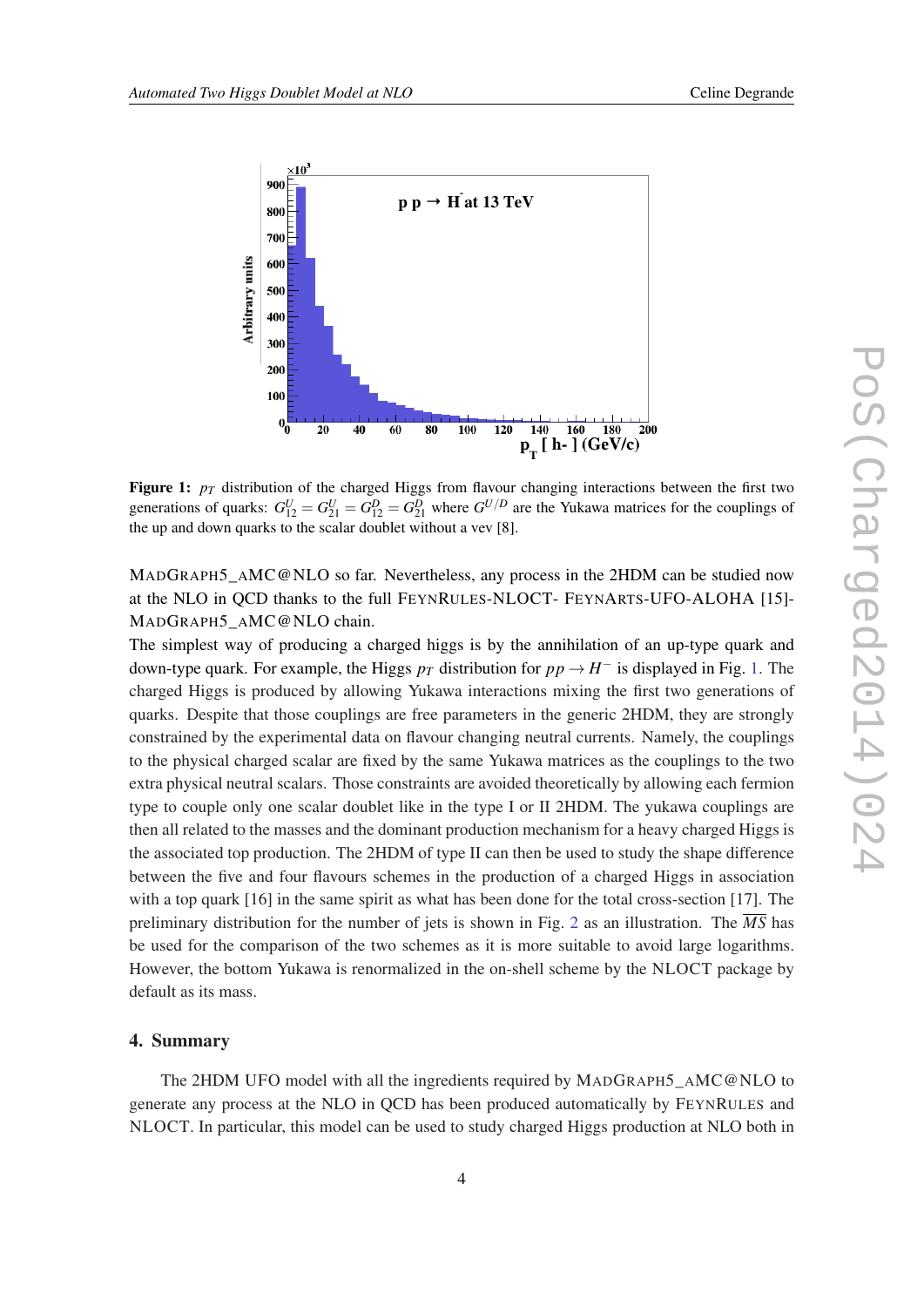<span id="page-4-0"></span>

Figure 2: Number of jets distribution for the charged Higgs production in association with a top quark in the five and four flavours schemes.

the four and five flavours schemes. The method is fully automated and can therefore easily be used to study the production of charged scalar particles in other extension of the SM as well.

#### Acknowledgments

The author is a Durham International Junior Research Fellow.

## **References**

- [1] C. Weydert, S. Frixione, M. Herquet, M. Klasen, E. Laenen, et al., *Charged Higgs boson production in association with a top quark in MC@NLO*, *Eur.Phys.J.* C67 (2010) 617–636, [[arXiv:0912.3430](http://arxiv.org/abs/0912.3430)].
- [2] W. Beenakker, R. Hopker, and M. Spira, *PROSPINO: A Program for the production of supersymmetric particles in next-to-leading order QCD*, [hep-ph/9611232](http://arxiv.org/abs/hep-ph/9611232).
- [3] T. Plehn, *Prospino version 2.1 available from:* , [http://www.thphys.uni-heidelberg.de/~plehn/index.php?show=prospino&visible=tools](http://arxiv.org/abs/http://www.thphys.uni-heidelberg.de/~plehn/index.php?show=prospino&visible=tools).
- [4] J. Alwall, R. Frederix, S. Frixione, V. Hirschi, F. Maltoni, et al., *The automated computation of tree-level and next-to-leading order differential cross sections, and their matching to parton shower simulations*, [arXiv:1405.0301](http://arxiv.org/abs/1405.0301).
- [5] A. Alloul, N. D. Christensen, C. Degrande, C. Duhr, and B. Fuks, *FeynRules 2.0 A complete toolbox for tree-level phenomenology*, [arXiv:1310.1921](http://arxiv.org/abs/1310.1921).
- [6] V. Hirschi, R. Frederix, S. Frixione, M. V. Garzelli, F. Maltoni, et al., *Automation of one-loop QCD corrections*, *JHEP* 1105 (2011) 044, [[arXiv:1103.0621](http://arxiv.org/abs/1103.0621)].